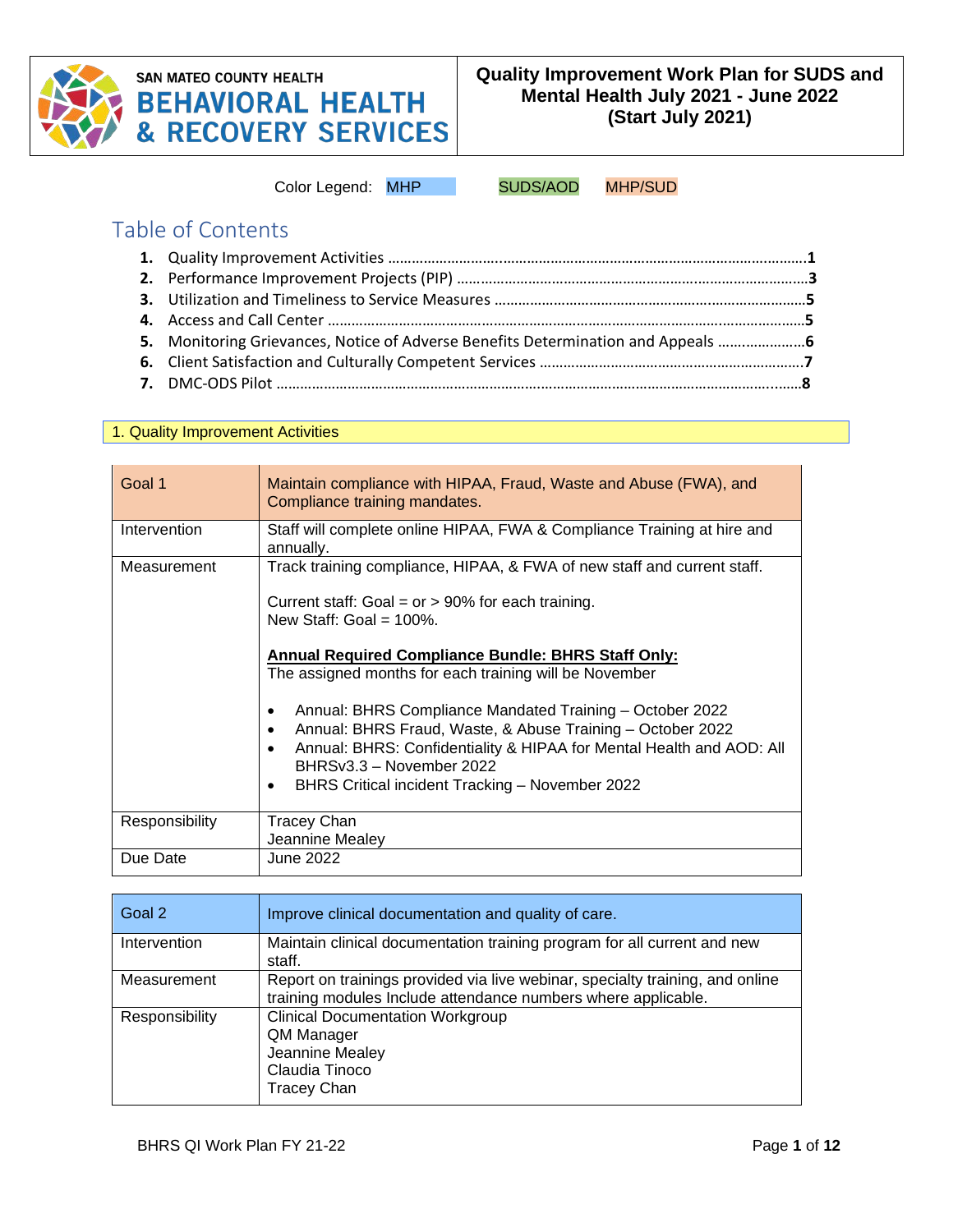| Due Date       | June 2022                                                                                                                                                                                                     |
|----------------|---------------------------------------------------------------------------------------------------------------------------------------------------------------------------------------------------------------|
|                |                                                                                                                                                                                                               |
| Goal 3         | Program staff to improve overall compliance with timelines and paperwork<br>requirements.                                                                                                                     |
| Intervention   | • Maintain system-wide, yearly-audit program.<br>• Send monthly emails with documentation compliance rates to all county<br>program managers and directors to monitor teams' compliance with<br>requirements. |
| Measurement    | Reports sent to programs Monthly                                                                                                                                                                              |
| Responsibility | Jeannine Mealey<br><b>Tracey Chan</b><br>A.B. Limin                                                                                                                                                           |
| Due Date       | June 2022                                                                                                                                                                                                     |

| Goal 4         | Maintain disallowances to less than 5% of sample.                                               |
|----------------|-------------------------------------------------------------------------------------------------|
| Intervention   | Monitor adherence to documentation standards/completion throughout<br>٠<br>AVATAR (EMR) System. |
|                | Send progress reports to county programs.                                                       |
| Measurement    | Audit 10% of SDMC System of Care client charts annually<br>٠                                    |
|                | Decrease disallowances, Target: Medi-Cal Audit: <5%                                             |
| Responsibility | Jeannine Mealey                                                                                 |
|                | QM Audit Team                                                                                   |
| Due Date       | June 2022                                                                                       |

| Goal 5         | Monitor staff satisfaction with QI activities & services.                                                                                                                                                                                                                                                                                                                              |
|----------------|----------------------------------------------------------------------------------------------------------------------------------------------------------------------------------------------------------------------------------------------------------------------------------------------------------------------------------------------------------------------------------------|
| Intervention   | • Perform Annual Staff Satisfaction Survey: All staff will be sent a survey to<br>rate level of satisfaction with Quality Management Department.<br>• Determine Optimal timing for conducting survey                                                                                                                                                                                   |
| Measurement    | Percentage of staff reporting satisfied/somewhat satisfied with QM support =<br>or $> 90\%$ .<br>Are you satisfied with the help that you received from the Quality<br>٠<br>Management staff person?<br>Baseline: Nov 2018-<br>Yes 75.47%, Somewhat 16.98% = 92.45%, No = 3.77% Total<br>$\circ$<br>responses 61<br>Yes 74.29%, Somewhat 18.57% = 92.86%, No = 7.14% Total<br>$\Omega$ |
| Responsibility | QM Manager                                                                                                                                                                                                                                                                                                                                                                             |
| Due Date       | June 2022                                                                                                                                                                                                                                                                                                                                                                              |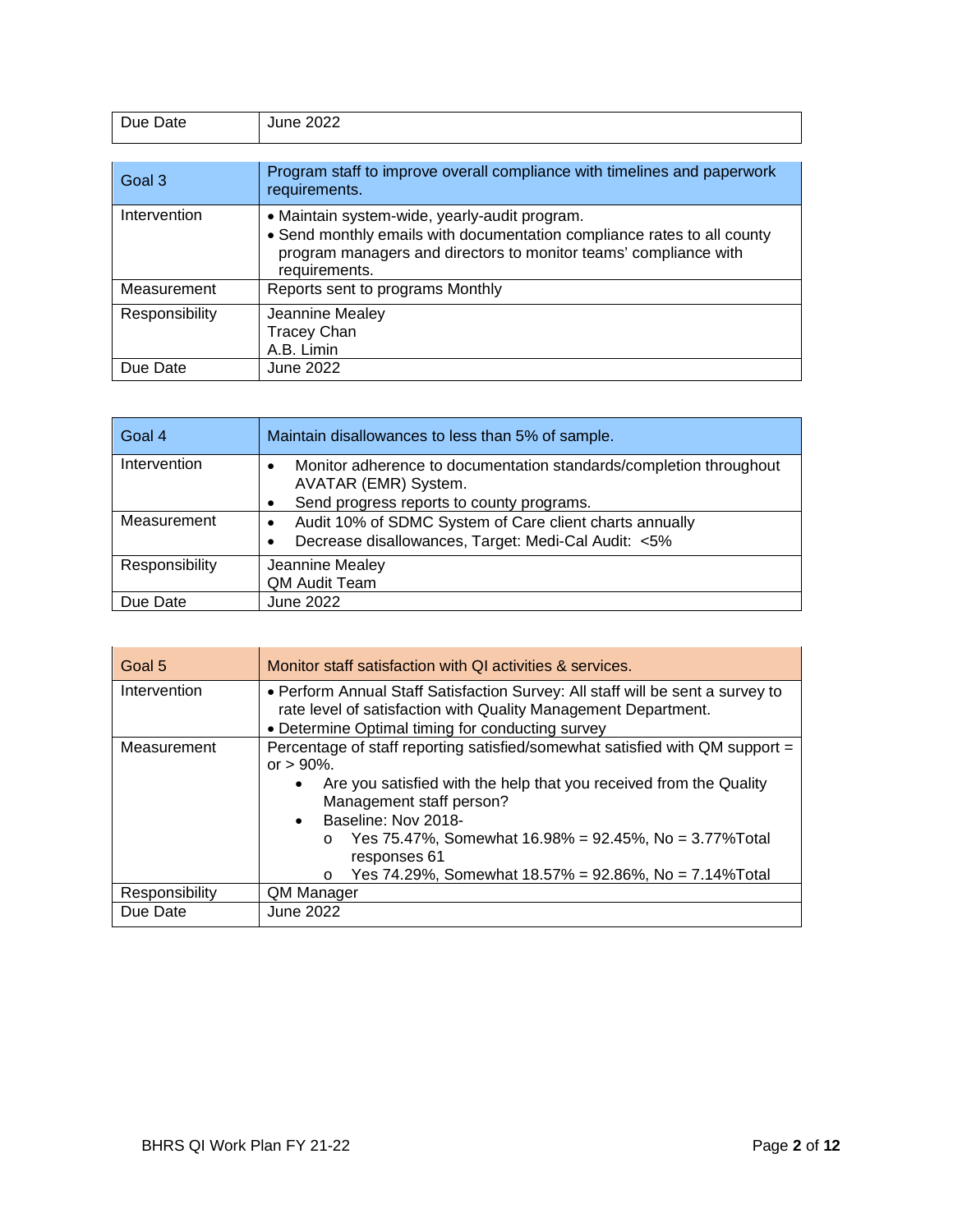| Goal 6         | Create and update policies and procedures in BHRS for Mental Health and<br>SUD     |
|----------------|------------------------------------------------------------------------------------|
| Intervention   | . Update current policies and procedures for new managed care rules.               |
|                | • Update policy Index.                                                             |
|                | • Maintain internal policy committee to address needed policies and<br>procedures. |
|                | • Retire old/obsolete policies.                                                    |
|                |                                                                                    |
|                | • Create new, amend existing, and retire obsolete policies                         |
| Measurement    | # of Policies Created                                                              |
|                | # of Policies Retired                                                              |
|                | # of Policies Amended                                                              |
| Responsibility | <b>Policy Committee</b>                                                            |
|                | QM Manager                                                                         |
|                | Annina Altomari                                                                    |
|                | Clara Boyden - AOD Deputy Director                                                 |
|                | Diana Hill - AOD Health Services Manager                                           |
|                | Mary Taylor Fullerton - AOD Clinical Services Manager                              |
| Due Date       | <b>June 2022</b>                                                                   |

| Goal 7         | Comply with QIC Policy and maintain voting membership that represents all<br>parts BHRS                                                                                                    |
|----------------|--------------------------------------------------------------------------------------------------------------------------------------------------------------------------------------------|
| Intervention   | Review/amend QIC Policy as necessary.<br>٠<br>Maintain QIC voting membership that represents BHRS system                                                                                   |
| Measurement    | Ensure compliance with QIC Policy: communicate with QIC members<br>٠<br>as necessary.<br>Verify and document QIC Voters that represents BHRS system by<br>$\bullet$<br>6/2021 (continuous) |
| Responsibility | QM Manager<br>Annina Altomari                                                                                                                                                              |
| Due Date       | June 2022                                                                                                                                                                                  |

| Goal 8         | <b>Tracking Incident Reports (IR)</b>                  |
|----------------|--------------------------------------------------------|
| Intervention   | • Continue to monitor and track all Incident reports.  |
|                | • Present data to Executive Team                       |
|                | • Report trends and current data to QIC and leadership |
| Measurement    | Annual Reports to Executive Team and QIC               |
| Responsibility | Tracey Chan                                            |
| Due Date       | June 2022                                              |

| Goal 9         | Develop protocol for eligibility screening for ICC and IHBS services for youth<br>services                                                                                                          |
|----------------|-----------------------------------------------------------------------------------------------------------------------------------------------------------------------------------------------------|
| Intervention   | • Develop Policy and Procedures for screening for ICC/IHBS services<br>• Develop a universal screening form to be completed by direct service staff<br>• Develop training for direct service staff. |
| Measurement    | <b>Completed Policy and Procedure</b><br>Sample Forms                                                                                                                                               |
| Responsibility | QM Manager<br>Regina Moreno<br>Ziomara Ochoa<br>Annina Altomari                                                                                                                                     |
| Due Date       | June 2022                                                                                                                                                                                           |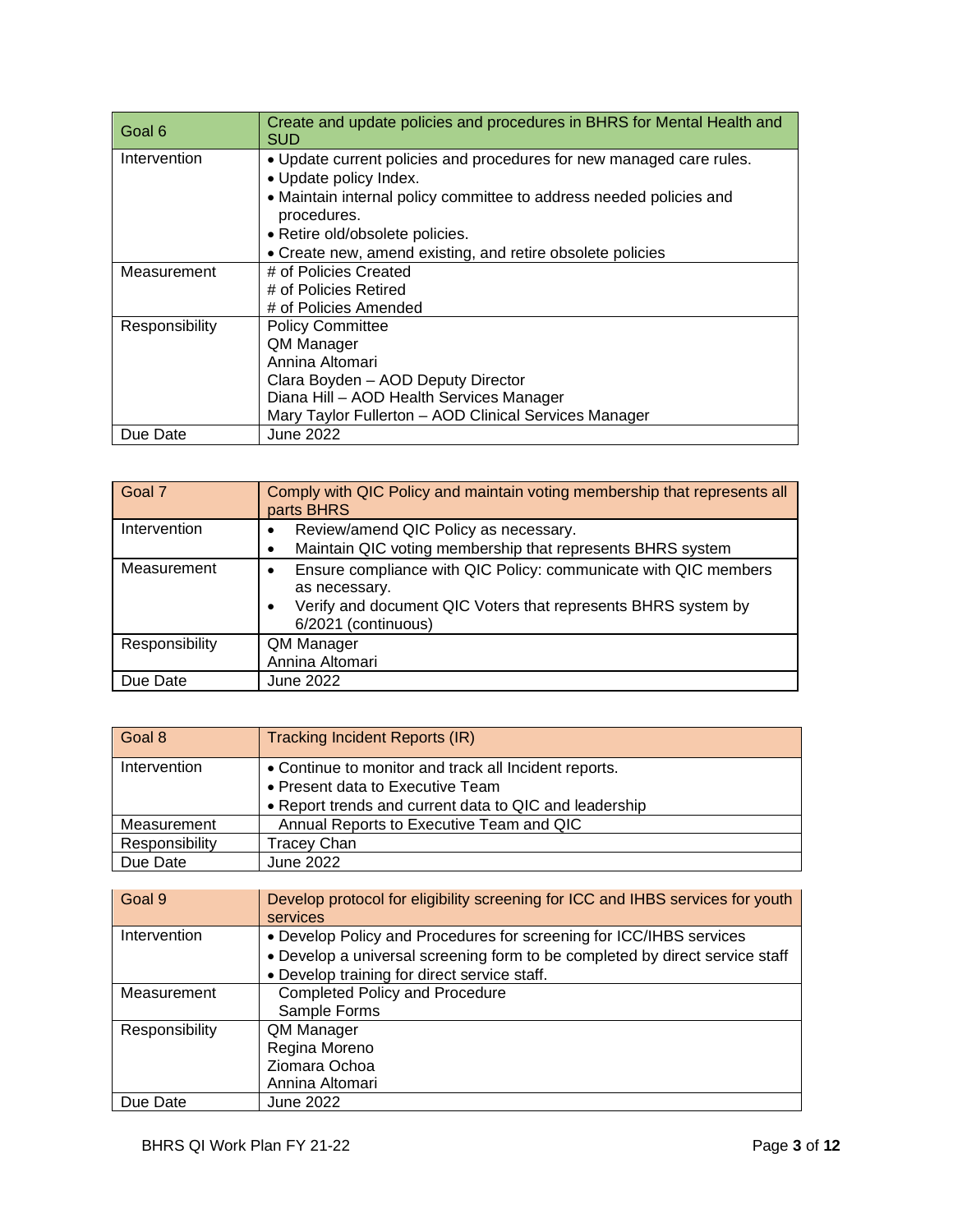| Goal 10        | Develop a process to identify and report on Health disparities for services by<br>site, region and population served |
|----------------|----------------------------------------------------------------------------------------------------------------------|
| Intervention   | • Develop to analyze disparity in services by site, region and population<br>serviced.                               |
| Measurement    | <b>Completed Policy and Procedure</b><br>Sample Forms                                                                |
| Responsibility | QM Manager<br>Chad Kempel<br>Maria Lorente-Foresti                                                                   |
| Due Date       | June 2022                                                                                                            |

## 2. Performance Improvement Projects (PIP)

| Goal 1         | BHRS will continue work on two on-going Performance Improvement<br>Projects (PIP) for the MHP                                                                                                                                                                     |
|----------------|-------------------------------------------------------------------------------------------------------------------------------------------------------------------------------------------------------------------------------------------------------------------|
| Intervention   | Continue with second year of current clinical and non-clinical PIPs.<br>$\bullet$<br>Analyze data to measure progress on the clinical and non-clinical PIPs.<br>$\bullet$<br>Identify additional interventions to address the identified problem(s).<br>$\bullet$ |
| Measurement    | Development of 2 PIP's that are rated as active and meet EQRO<br>$\bullet$<br>standards<br><b>Committee Minutes</b><br>$\bullet$                                                                                                                                  |
| Responsibility | Eri Tsujii                                                                                                                                                                                                                                                        |
| Due Date       | <b>June 2022</b>                                                                                                                                                                                                                                                  |

| Goal <sub>2</sub> | Identify new or revised PIP interventions for the current fiscal year.                                                                                                                                                                                                                                                                                                                              |
|-------------------|-----------------------------------------------------------------------------------------------------------------------------------------------------------------------------------------------------------------------------------------------------------------------------------------------------------------------------------------------------------------------------------------------------|
| Intervention      | Review current PIPs in light of COVID-19 and assess viability for<br>٠<br>continuation.<br>Review recent DMC ODS data, client feedback data, grievances, and<br>$\bullet$<br>other data to identify possible clinical and administrative improvement<br>areas.<br>Work with the DMC ODS QI subcommittee for input into direction and<br>$\bullet$<br>selection of clinical and administrative PIPs. |
| Measurement       | <b>Meeting Minutes</b><br>$\bullet$<br>Developed PIPs                                                                                                                                                                                                                                                                                                                                               |
| Responsibility    | Clara Boyden<br>Diana Hill<br>Mary Fullerton<br>QM Manager<br>Eri Tsujii<br>Eliseo Amezcua<br>Desirae Miller                                                                                                                                                                                                                                                                                        |
| Due Date          | June 2022                                                                                                                                                                                                                                                                                                                                                                                           |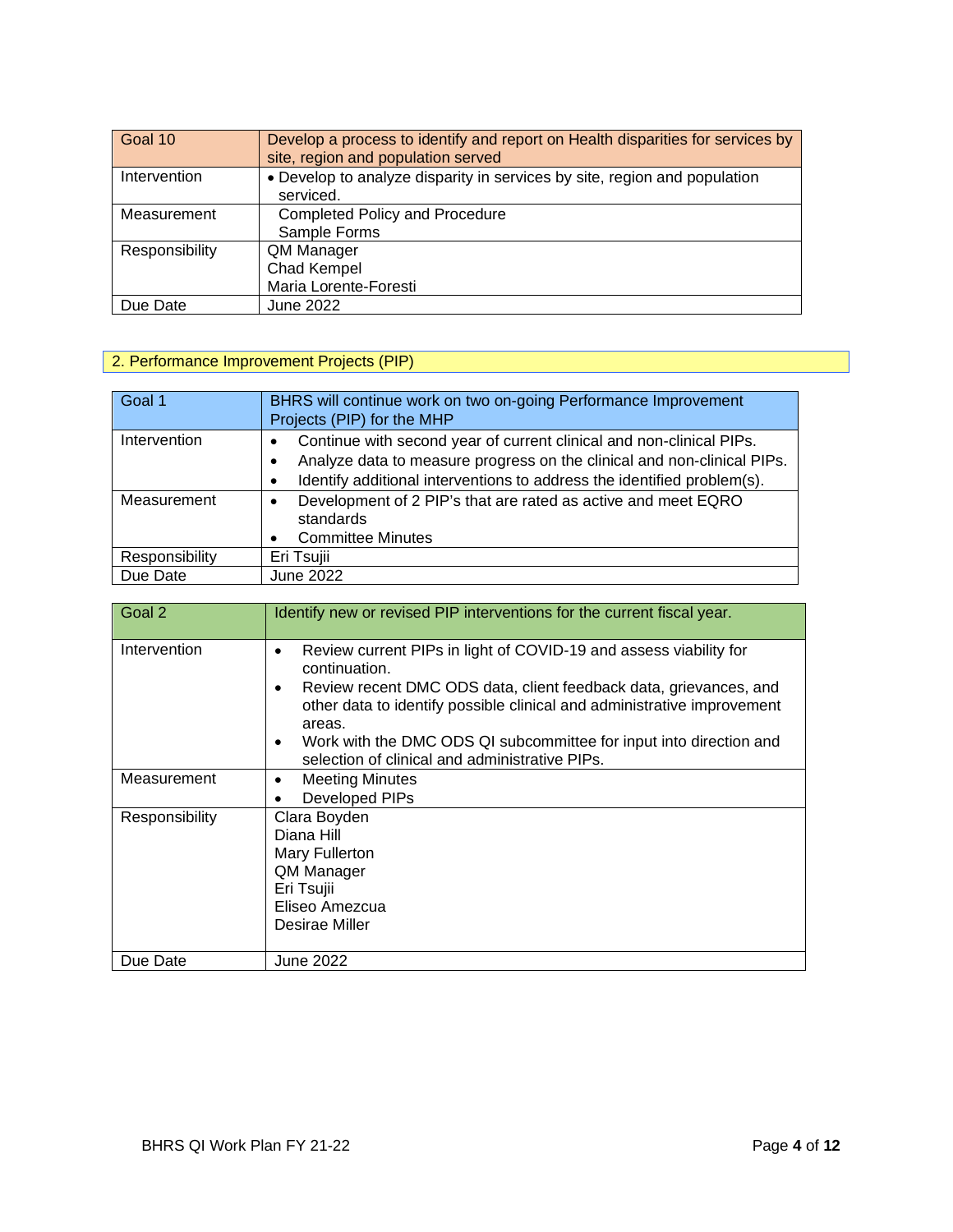## 3. Utilization and Timeliness to Service Measures

| Goal 3         | Tracking of timeliness data for Mental Health Plan (MHP) Substance Use<br>(SUDS) and Foster Care (FC) clients. (see definition of a new client)                                                                                                                                                                                                                                                                                                                                                                              |
|----------------|------------------------------------------------------------------------------------------------------------------------------------------------------------------------------------------------------------------------------------------------------------------------------------------------------------------------------------------------------------------------------------------------------------------------------------------------------------------------------------------------------------------------------|
| Intervention   | • Include data for BHRS and contract agencies serving SDMC clients.<br>• Report to Executive Team and QIC, timeliness data annually.                                                                                                                                                                                                                                                                                                                                                                                         |
| Measurement    | % of clients being offered or receiving an assessment appointment<br>$\bullet$<br>10 days from request to first appointment.<br>% of new clients receiving Psychiatry Services within 15 days from<br>$\bullet$<br>request/assessment to first psychiatric service.<br>Track Timeliness from assessment to first treatment appointment<br>$\bullet$<br>Track Timeliness from request for Urgent appointment to actual<br>$\bullet$<br>encounter. (48 hrs for non-authorized service; 96 hrs for pre-<br>authorized services) |
| Responsibility | QM Manager<br>Eri Tsujii<br>Chad Kempel                                                                                                                                                                                                                                                                                                                                                                                                                                                                                      |
| Due Date       | June 2022                                                                                                                                                                                                                                                                                                                                                                                                                                                                                                                    |

| Goal 4         | Develop reporting capability for disaggregating data for Youth and Foster<br>Care for tracking medication use. (SB1291)                                                                                                                                                                                                                                                                                                                                                                                                                                                                                            |
|----------------|--------------------------------------------------------------------------------------------------------------------------------------------------------------------------------------------------------------------------------------------------------------------------------------------------------------------------------------------------------------------------------------------------------------------------------------------------------------------------------------------------------------------------------------------------------------------------------------------------------------------|
| Intervention   | Develop a process for capturing data for the following HEDIS measures<br>Follow-Up Care for Children Prescribed Attention-<br>$\circ$<br>Deficit/Hyperactivity Disorder (ADHD) Medication (ADD-CH)<br>Follow-Up After Hospitalization for Mental Illness: Ages 6-17<br>$\circ$<br>(FUH-CH)<br>Use of First-Line Psychosocial Care for Children and Adolescents<br>$\circ$<br>on Antipsychotics (APP-CH)<br>Use of Multiple Concurrent Antipsychotics in Children and<br>$\circ$<br>Adolescents (APC-CH)<br>Revise JV 220 oversight process to incorporate these measures<br>Identify and update policies as needed |
| Measurement    | Creation of a protocol and process for oversite<br><b>Updated policies</b>                                                                                                                                                                                                                                                                                                                                                                                                                                                                                                                                         |
| Responsibility | <b>Quality Manager</b><br>Eri Tsujii<br><b>Chad Kempel</b>                                                                                                                                                                                                                                                                                                                                                                                                                                                                                                                                                         |
| Due Date       | June 2022                                                                                                                                                                                                                                                                                                                                                                                                                                                                                                                                                                                                          |

### 4. Access and Call Center

| Goal 1         | Improve customer service and satisfaction for San Mateo County<br><b>Access Call Center</b>                                                          |
|----------------|------------------------------------------------------------------------------------------------------------------------------------------------------|
| Intervention   | • Review and Revise, as needed, standards for answering calls<br>• Provide training for Optum call center staff on standards for<br>answering calls. |
| Measurement    | Test calls and call logs 90% test call rated as positive                                                                                             |
| Responsibility | Selma Mangrum                                                                                                                                        |
|                | <b>Tracey Chan</b>                                                                                                                                   |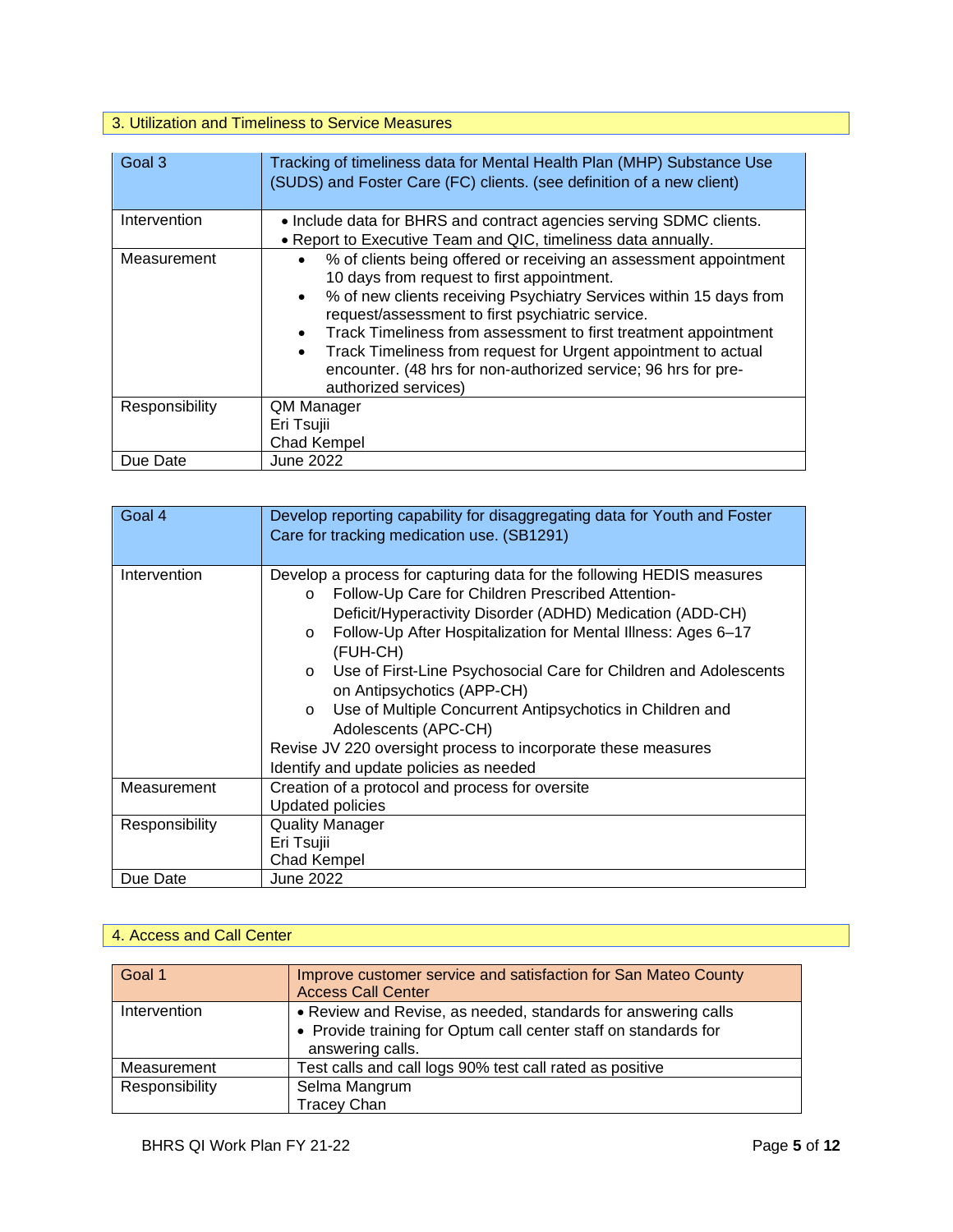|      | $\cdots$<br>^'<br>' Inoco<br>Claudia |
|------|--------------------------------------|
| Due  | 2022                                 |
| Date | June                                 |

| Goal 2         | Monitor 24/7 access to care through Call Center and Optum. 100% of<br>calls will be answered. 100% of test callers will be provided information<br>on how/where to obtain services if needed.                                      |
|----------------|------------------------------------------------------------------------------------------------------------------------------------------------------------------------------------------------------------------------------------|
| Intervention   | Make 4 test calls quarterly to 24/7 toll-free number for AOD and<br>Mental Health services.<br>Make 1 test call in another language and 1 for AOD services<br>$\bullet$<br>QM will report to call center the outcome of test calls |
| Measurement    | 95 % or more calls answered<br>95 % or more test calls logged.<br>100% of requested interpreters provided<br>75% of call will be rated satisfactory (Caller indicated they were helped)                                            |
| Responsibility | <b>Tracey Chan</b>                                                                                                                                                                                                                 |
| Due Date       | June 2022                                                                                                                                                                                                                          |

## 5. Monitoring Grievances, Notice of Adverse Benefits Determination and Appeals

| Goal 1 (required) | Grievances will be resolved within 90 days of receipt of grievance and<br>appeals within 30-day timeframe, expedited appeals will be resolved<br>within 72 hours after receipt of expedited appeal in 100% of cases filed.                                                |
|-------------------|---------------------------------------------------------------------------------------------------------------------------------------------------------------------------------------------------------------------------------------------------------------------------|
| Intervention      | Grievance and appeals regularly addressed in Grievance and Appeal<br>Team (GAT) Meeting.                                                                                                                                                                                  |
| Measurement       | Annual reports on grievances, appeals, and State Fair Hearings to<br>QIC.<br>Annual report with % of issues resolved to client/family member fully<br>$\bullet$<br>favorable or favorable.<br>Annual report with % grievances/appeals resolved within 90/30<br>٠<br>days. |
| Responsibility    | <b>GAT Team</b>                                                                                                                                                                                                                                                           |
| Due Date          | <b>June 2022</b>                                                                                                                                                                                                                                                          |

| Goal 2         | Ensure that providers are informed of the resolution of all grievances<br>and given a copy of the letter within 90 days of the grievance file date.<br>This will have documented in the GAT file 100% of the time. |
|----------------|--------------------------------------------------------------------------------------------------------------------------------------------------------------------------------------------------------------------|
| Intervention   | Audit the grievance resolution folders quarterly to ensure that there is<br>evidence that providers have been informed of the resolution.                                                                          |
| Measurement    | 80% of providers will receive the grievance resolution at the time the<br>client is informed. This will be documented in the GAT file.<br>(baseline 50%)                                                           |
| Responsibility | <b>GAT Team</b><br>Annina Altomari<br>Claudia Tinoco                                                                                                                                                               |
| Due Date       | June 2022                                                                                                                                                                                                          |

| Goal 3       | Ensure that Grievance and NOABD process follow Policies and<br>procedures for handling grievances.                       |
|--------------|--------------------------------------------------------------------------------------------------------------------------|
| Intervention | • GAT will review all relevant revisions to the 2019 (Policy 19-01)<br>Grievance Protocol and make any changes required. |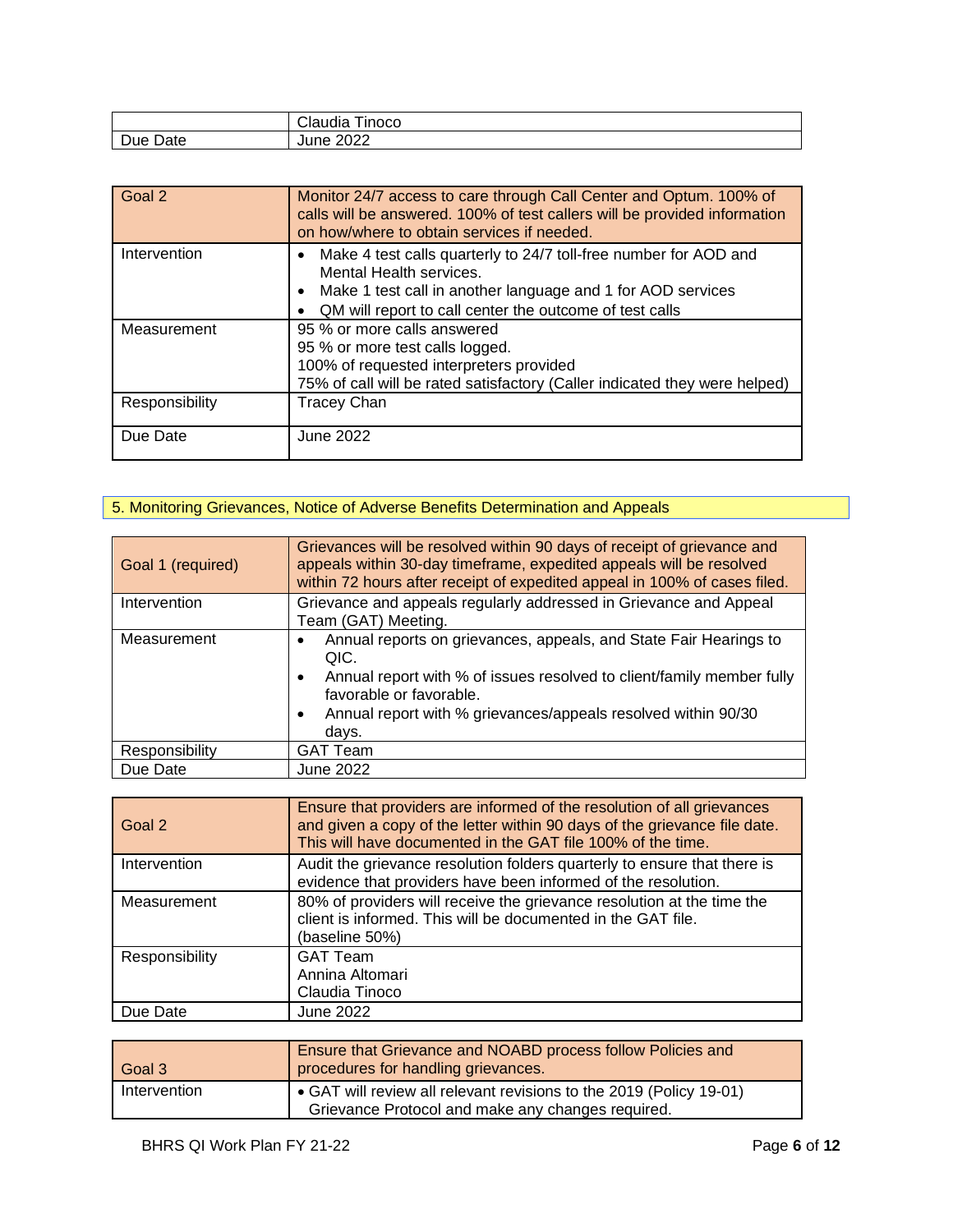|                | • Train BHRS staff and contractors on new grievance procedures<br>• Track compliance with new Grievance and NOABD policy |
|----------------|--------------------------------------------------------------------------------------------------------------------------|
| Measurement    | • # of successfully issued NOABDs                                                                                        |
|                | • # of Appeals completed with outcome % for favorable outcomes for<br>client                                             |
|                | • # of successfully completed Grievances                                                                                 |
| Responsibility | <b>Tracey Chan</b>                                                                                                       |
|                | <b>GAT Team</b>                                                                                                          |
| Due Date       | June 2022                                                                                                                |

| Goal 4         | Decision for client's requested Change of Provider within 2 weeks |
|----------------|-------------------------------------------------------------------|
| Intervention   | • Change of Provider Request forms will be sent to Quality        |
|                | Management for tracking.                                          |
|                | · Obtain baseline/develop goal.                                   |
| Measurement    | Annual review of requests for change of provider.                 |
| Responsibility | <b>Tracey Chan</b>                                                |
| Due Date       | June 2022                                                         |

## 6. Client Satisfaction and Culturally Competent Services

| Goal 1         | Providers will be informed of results of the beneficiary/family satisfaction<br>surveys semi-annually.                                 |
|----------------|----------------------------------------------------------------------------------------------------------------------------------------|
| Intervention   | Inform providers/staff of the results of each survey within a specified<br>timeline. (MHP = $2x$ per year, ODS = $1x$ per year)        |
| Measurement    | Notify programs, according to MHP/ODS requirements, consumer<br>survey results<br>Presentation and notification of the results yearly. |
| Responsibility | QM Manager<br>Scott Gruendl<br>Diana Hill                                                                                              |
| Due Date       | June 2022                                                                                                                              |

| Goal 2         | Improve cultural and linguistic competence                                                                  |
|----------------|-------------------------------------------------------------------------------------------------------------|
| Intervention   | "Working Effectively with Interpreters in Behavioral Health" refresher                                      |
|                | course training will be required for all direct service staff every 3 years.                                |
| Measurement    | • 100% of New staff will complete in-person "Working Effectively with<br>Interpreters in Behavioral Health" |
|                | • 75% of Existing staff who have taken the initial training will take the                                   |
|                | refresher training at lease every three years.                                                              |
| Responsibility | Maria Lorente-Foresti                                                                                       |
|                | Doris Estremera                                                                                             |
|                | Claudia Tinoco                                                                                              |
| Due Date       | June 2022                                                                                                   |

| Goal 3       | Improve Linguistic Access for clients whose preferred language is other<br>than English                      |
|--------------|--------------------------------------------------------------------------------------------------------------|
| Intervention | Services will be provided in the clients preferred language                                                  |
| Measurement  | % of clients with a preferred language other than English receiving a<br>service in their preferred language |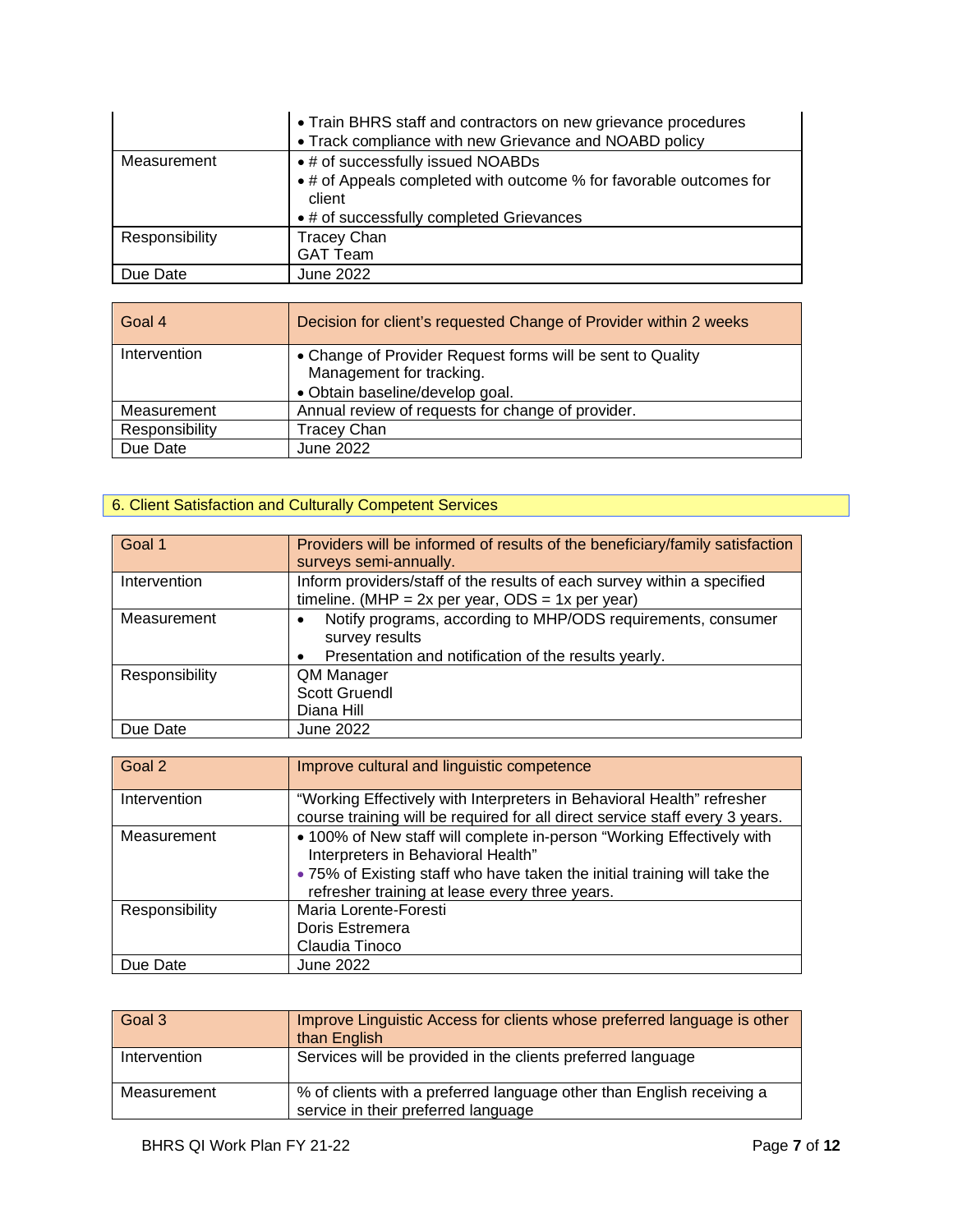| Responsibility | Doris Estremera       |
|----------------|-----------------------|
|                | Maria Lorente-Foresti |
|                | <b>Chad Kempel</b>    |
|                | Claudia Tinoco        |
| Due Date       | June 2022             |

| Goal 4         | Enhance Understanding and Use of Cultural Humility as an effective<br>practice when working with diverse populations. |
|----------------|-----------------------------------------------------------------------------------------------------------------------|
| Intervention   | All staff will complete mandatory training on cultural humility                                                       |
| Measurement    | 65% of staff will complete the Cultural Humility training.                                                            |
| Responsibility | Doris Estremera<br>Erica Britton<br>Desirae Miller<br>Claudia Tinoco                                                  |
| Due Date       | June 2022                                                                                                             |

## 7. DMC-ODS Pilot

| Goal 1         | Develop and implement a Youth SUD Assessment tool.                                                                                                                                                                    |
|----------------|-----------------------------------------------------------------------------------------------------------------------------------------------------------------------------------------------------------------------|
| Intervention   | Work with clinical consultants and youth SUD treatment providers to<br>develop an ASAM-based SUD Assessment tool specific to youth ages 12-<br>17 and 18-21. Train contracted providers on its usage and implement in |
|                | Avatar EMR.                                                                                                                                                                                                           |
| Measurement    | • The development of a youth SUD Assessment tool.<br>• Import tool into Avatar.                                                                                                                                       |
|                | • Training and implementing with providers serving youth 17 and under,<br>and with providers serving young people 18-21.                                                                                              |
|                | • % of client charts audited with a completed Youth SUD Assessment tool.                                                                                                                                              |
| Responsibility | Diana Hill<br>Christine O'Kelly<br>Desirae Miller<br><b>IT Manager</b><br>Mary Taylor Fullerton<br>Stephanie Coate<br>Eliseo Amezcua                                                                                  |
| Due Date       | June 2022                                                                                                                                                                                                             |

| Goal 2         | Develop and Implement a Youth Health Screening Tool                           |
|----------------|-------------------------------------------------------------------------------|
| Intervention   | Work with clinical consultants, youth SUD treatment providers, and medical    |
|                | directors to develop a youth health screening tool specific to youth ages 12- |
|                | 17 and 18-21.                                                                 |
| Measurement    | • The development of a youth health screening tool.                           |
|                | • Import into Avatar.                                                         |
|                | • Training and implementing with providers serving youth 17 and under,        |
|                | and with providers serving young people 18-21.                                |
|                | • % of client charts audited with a completed youth health screening tool.    |
| Responsibility | Diana Hill                                                                    |
|                | Christine O'Kelly                                                             |
|                | Desirae Miller                                                                |
|                | <b>IT Manager</b>                                                             |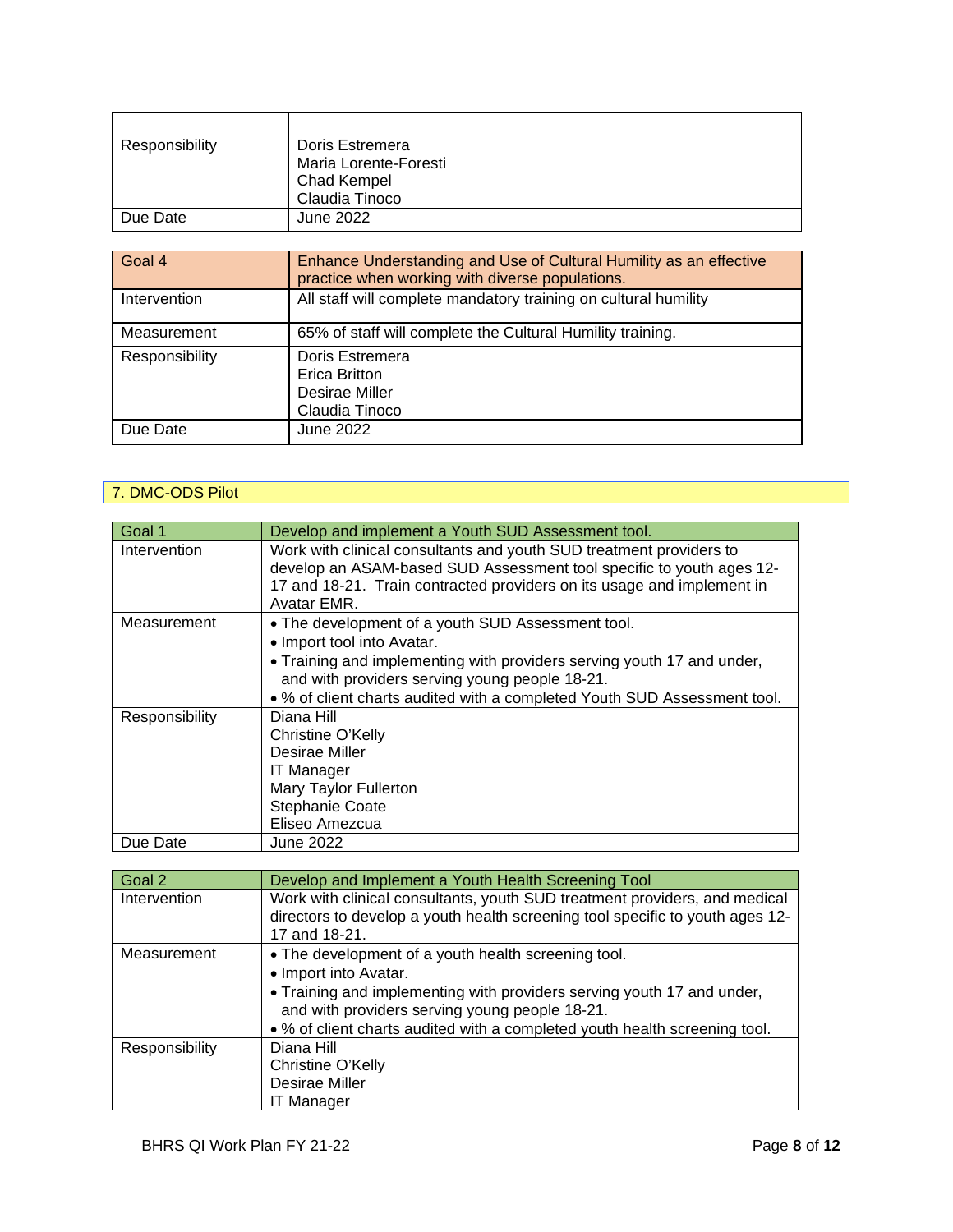|          | Mary Taylor Fullerton<br>Stephanie Coate<br>Eliseo Amezcua |
|----------|------------------------------------------------------------|
| Due Date | June 2022                                                  |

| Goal 3         | <b>Care Coordination:</b><br>Strategies to avoid hospitalizations and improve follow-up appointments.<br>Clients discharged from residential detox services are referred and<br>admitted follow-up care.   |
|----------------|------------------------------------------------------------------------------------------------------------------------------------------------------------------------------------------------------------|
| Intervention   | • ASAM evaluation and treatment referral completed prior to residential<br>detox discharge.<br>• Coordinate the detox discharge and subsequent admission/appointment<br>to appropriate follow-up care.     |
| Measurement    | • # of Res Detox discharges<br>• % of clients admitted to a subsequent follow up appointment/treatment<br>with 7 days of residential detox discharge<br>• % of clients re-admitted to detox within 30 days |
| Responsibility | Eliseo Amezcua<br>Giovanna Bonds<br>Melina Cortez<br>Mary Taylor Fullerton                                                                                                                                 |
| Due Date       | June 2022                                                                                                                                                                                                  |

| Goal 4         | <b>Monitor Service Delivery System:</b><br>Increase treatment provider compliance with DMC-ODS documentation<br>regulations.                                                                                                                                                                                                                                                 |
|----------------|------------------------------------------------------------------------------------------------------------------------------------------------------------------------------------------------------------------------------------------------------------------------------------------------------------------------------------------------------------------------------|
| Intervention   | • Design and implement a plan for County review of SUD treatment<br>provider Medi-Cal beneficiary charts to allow remote monitoring for<br>COVID-19 safety practices.<br>• Develop an audit tool and protocols in for remote chart audits in<br>conjunction with QM; may include auditing in Avatar and scanning charts.<br>. Pilot Audit with each of the DMC-ODS providers |
| Measurement    | # of charts reviewed for each DMC-ODS providers                                                                                                                                                                                                                                                                                                                              |
| Responsibility | Diana Hill<br>Desirae Miller<br>Christine O'Kelly                                                                                                                                                                                                                                                                                                                            |
| Due Date       | <b>June 2022</b>                                                                                                                                                                                                                                                                                                                                                             |

| Goal 5         | Develop and Implement a Training Plan for provider direct service staff that<br>complies with DMC-ODS STC requirements around Evidenced-Based<br>Practices (EBPs.)                                                                         |
|----------------|--------------------------------------------------------------------------------------------------------------------------------------------------------------------------------------------------------------------------------------------|
| Intervention   | • Review BHRS Standards of Care (SOC,) DMC-ODS Special Terms and<br>Conditions (STC,) the Intergovernmental Agreement<br>• Develop of an annual Training Plan that incorporates Evidenced-Based<br>Practices.<br>• Implement training plan |
| Measurement    | • Copy of training plan protocol<br>• # of trainings offered                                                                                                                                                                               |
| Responsibility | Diana Hill<br>Mary Fullerton                                                                                                                                                                                                               |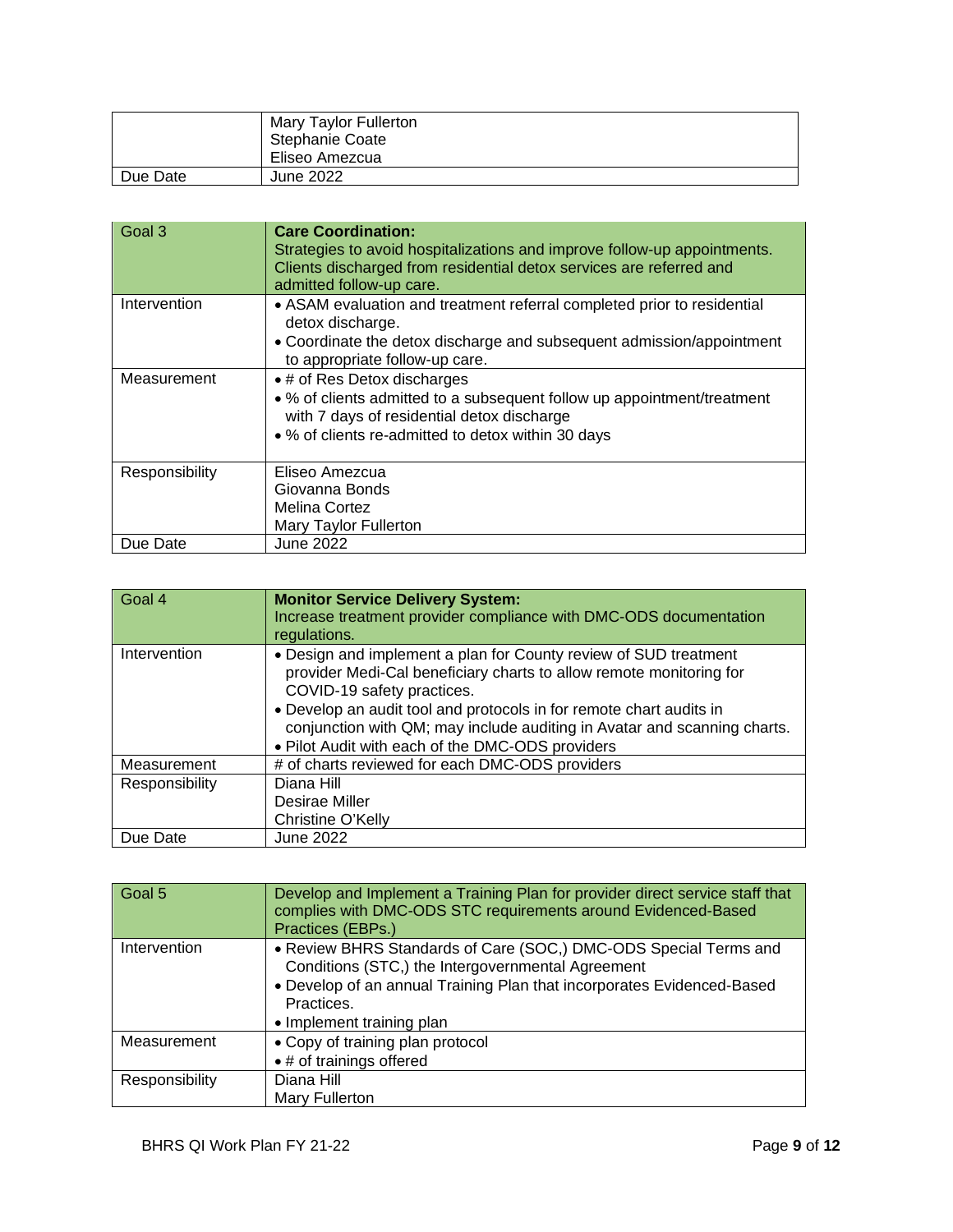|      | ∕ייר<br>'Kelly<br>$\sim$<br>∪nristine⊹<br>◡ |
|------|---------------------------------------------|
| -    | ∩∩∩                                         |
| Date | June                                        |
| Due  | 2022                                        |

| Goal 6         | 80% of all provider direct service staff will be trained in at least 2<br>Evidenced-Based Practices as identified in the DMC-ODS STCs.                                                                                                                                                                                                                            |
|----------------|-------------------------------------------------------------------------------------------------------------------------------------------------------------------------------------------------------------------------------------------------------------------------------------------------------------------------------------------------------------------|
| Intervention   | • Implement Training Plan for provider clinicians, counseling and<br>supervisory staff.<br>• Conduct personnel file reviews to confirm evidence of training on at least<br>2 EBPs.<br>• Explore with BHRS Workforce Education and Training Coordinator and<br>with Providers possible methods to improve access and compliance with<br>EBP training requirements. |
| Measurement    | • % of all provider clinicians, counseling staff, and supervisors will be<br>trained in at least 2 EBPs.<br>• FY 18-19 performance is 28%                                                                                                                                                                                                                         |
| Responsibility | Diana Hill<br>Christine O'Kelly<br><b>Erica Britton</b>                                                                                                                                                                                                                                                                                                           |
| Due Date       | June 2022                                                                                                                                                                                                                                                                                                                                                         |

| Goal 7         | All providers who are Licensed Practitioners of the Healing Arts (LPHA)<br>clinicians will receive at least 5 hours of Addiction Medicine Training<br>annually.   |
|----------------|-------------------------------------------------------------------------------------------------------------------------------------------------------------------|
| Intervention   | Implement a Training Plan for provider clinicians.                                                                                                                |
| Measurement    | • % of all provider LPHA clinicians will receive at least 5 hours of addiction<br>medicine training annually.<br>• FY 17/18 baseline is 35%.<br>• FY 18/19 = 55%. |
| Responsibility | Diana Hill<br>Christine O'Kelly<br>Mary Taylor Fullerton                                                                                                          |
| Due Date       | June 2022                                                                                                                                                         |

| Goal 8         | <b>Monitor Service Delivery System:</b><br>Create AVATAR reports needed to monitor and evaluate DMC-ODS in<br>relation to established performance measures and standards |
|----------------|--------------------------------------------------------------------------------------------------------------------------------------------------------------------------|
| Intervention   | • Implement Avatar SUD enhancements to collect data for measures.<br>• Identified reports are created in Avatar                                                          |
|                | • Reports are reviewed quarterly for monitoring system quality and<br>performance as sufficient data is available within the system.                                     |
| Measurement    | • List of reports developed that meet reporting requirement for DMC-ODS                                                                                                  |
| Responsibility | Clara Boyden<br>Diana Hill<br>Mary Fullerton<br>Kim Pijma (contract monitor)<br>Dave Williams                                                                            |
| Due Date       | June, 2022                                                                                                                                                               |

| Goal 9 | Timeliness of first contact to first appointment:<br><b>BHRS</b> will track time from first request to first appointment for Outpatient<br>SUD and Opioid Treatment Programs. |
|--------|-------------------------------------------------------------------------------------------------------------------------------------------------------------------------------|
|        |                                                                                                                                                                               |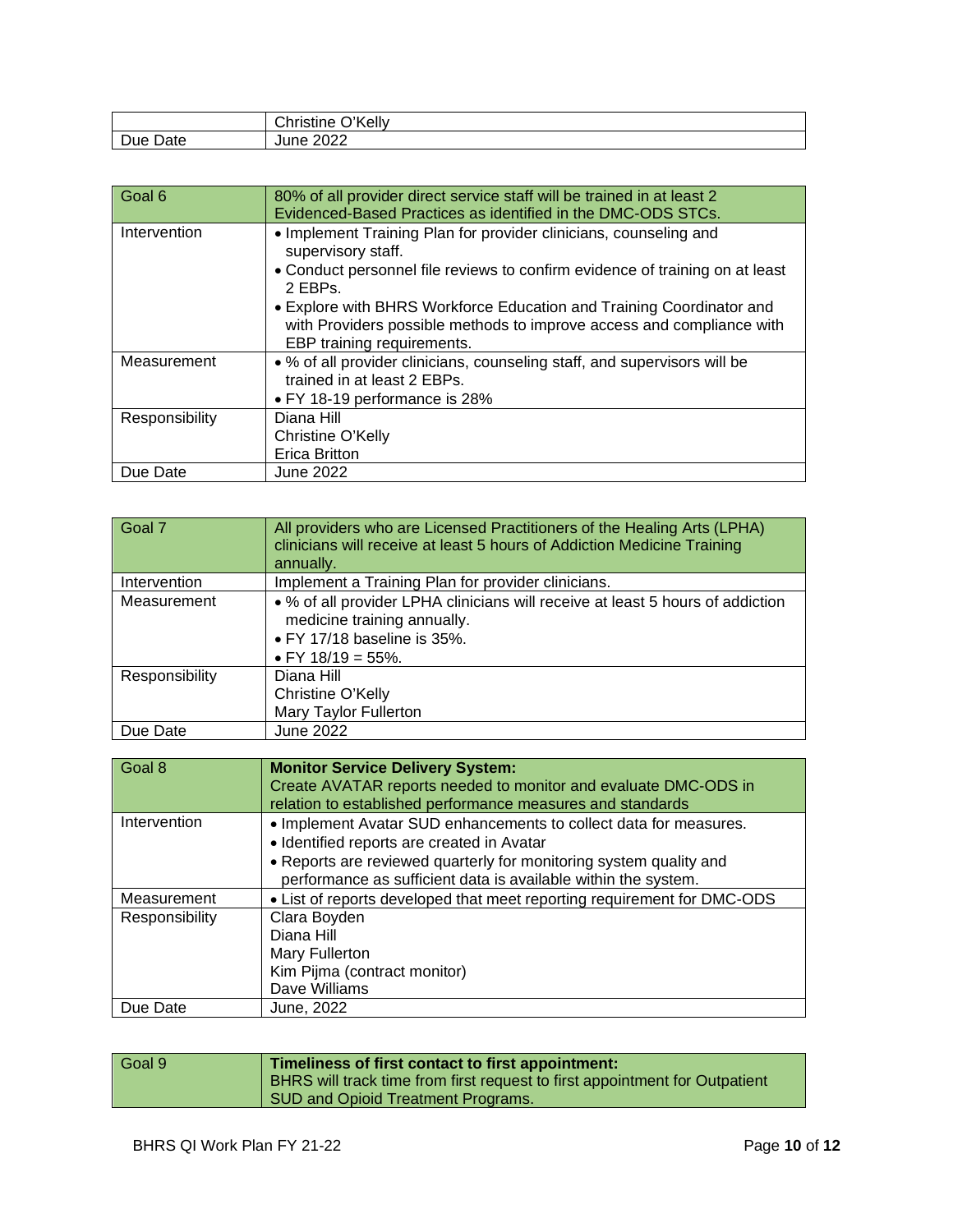| Intervention | • Develop a process to analyze timeliness data quarterly for:<br>Outpatient SUD services (excluding Opioid Treatment Programs)<br>$\Omega$<br><b>Opioid Treatment Programs</b><br>$\Omega$             |
|--------------|--------------------------------------------------------------------------------------------------------------------------------------------------------------------------------------------------------|
|              | • Share data for BHRS programs and contractor agencies serving DMC-<br><b>ODS</b> clients                                                                                                              |
|              | • NRT providers will monitor and track timely access to services, from the<br>time of first request to the time of first appointment.                                                                  |
|              | • Report timeliness data annually with NACT Submission on April 1, 2022.                                                                                                                               |
| Measurement  | % of client's receiving an Outpatient SUD Service within 10 days from<br>$\bullet$<br>request to first appointment.                                                                                    |
|              | % of clients admitted to treatment within 24 hours of making a request<br>$\bullet$<br>for Narcotic Replacement Therapy. (County Standard)                                                             |
|              | % of clients starting an Opioid Treatment Programs within 3 days from<br>٠<br>request to first appointment. (State measure/reference only; data not<br>reported as County standard is more stringent). |
|              | Chad Kempel                                                                                                                                                                                            |
|              | Diana Hill                                                                                                                                                                                             |
|              | Mary Taylor Fullerton                                                                                                                                                                                  |
|              | Matt Boyle                                                                                                                                                                                             |
|              | Diana Campos Gomez                                                                                                                                                                                     |
| Due Date     | June 2022                                                                                                                                                                                              |

| Goal 10        | Comply with SABG requirements for Pre-Award Risk Assessments         |
|----------------|----------------------------------------------------------------------|
| Intervention   | Complete SABG Pre-Award Risk Assessment tools annually, prior to     |
|                | renewing or starting a new contract.                                 |
| Measurement    | % of contracted SUD treatment programs receiving SABG funding with a |
|                | completed Risk Assessment prior to contract renewal.                 |
| Responsibility | Diana Hill                                                           |
|                | Christine O'Kelly                                                    |
|                | Desirae Miller                                                       |
| Due Date       | June 2022                                                            |

| Goal 11      | <b>Care Coordination:</b><br>Care will be coordinated with physical health and mental health service<br>providers.                                                                                                                                                                                                                                                       |
|--------------|--------------------------------------------------------------------------------------------------------------------------------------------------------------------------------------------------------------------------------------------------------------------------------------------------------------------------------------------------------------------------|
| Intervention | Implementing contract standard for physical health and mental health<br>care coordination of services at the provider level<br>Audit charts to monitor compliance with standard<br>$\bullet$<br>Develop system-wide coordination meeting with providers<br>Analyze TPS client survey data to monitor client satisfaction with care<br>$\bullet$<br>coordination          |
| Measurement  | % of audited client charts which comply with DMC ODS physical health<br>examination requirements.<br>% of MD reviewed physical health examinations with a subsequent<br>referral to physical health services.<br>% of audited client charts with a completed ACOK screening<br>٠<br>% of positive AC OK Screens with a subsequent referral to mental<br>health services. |